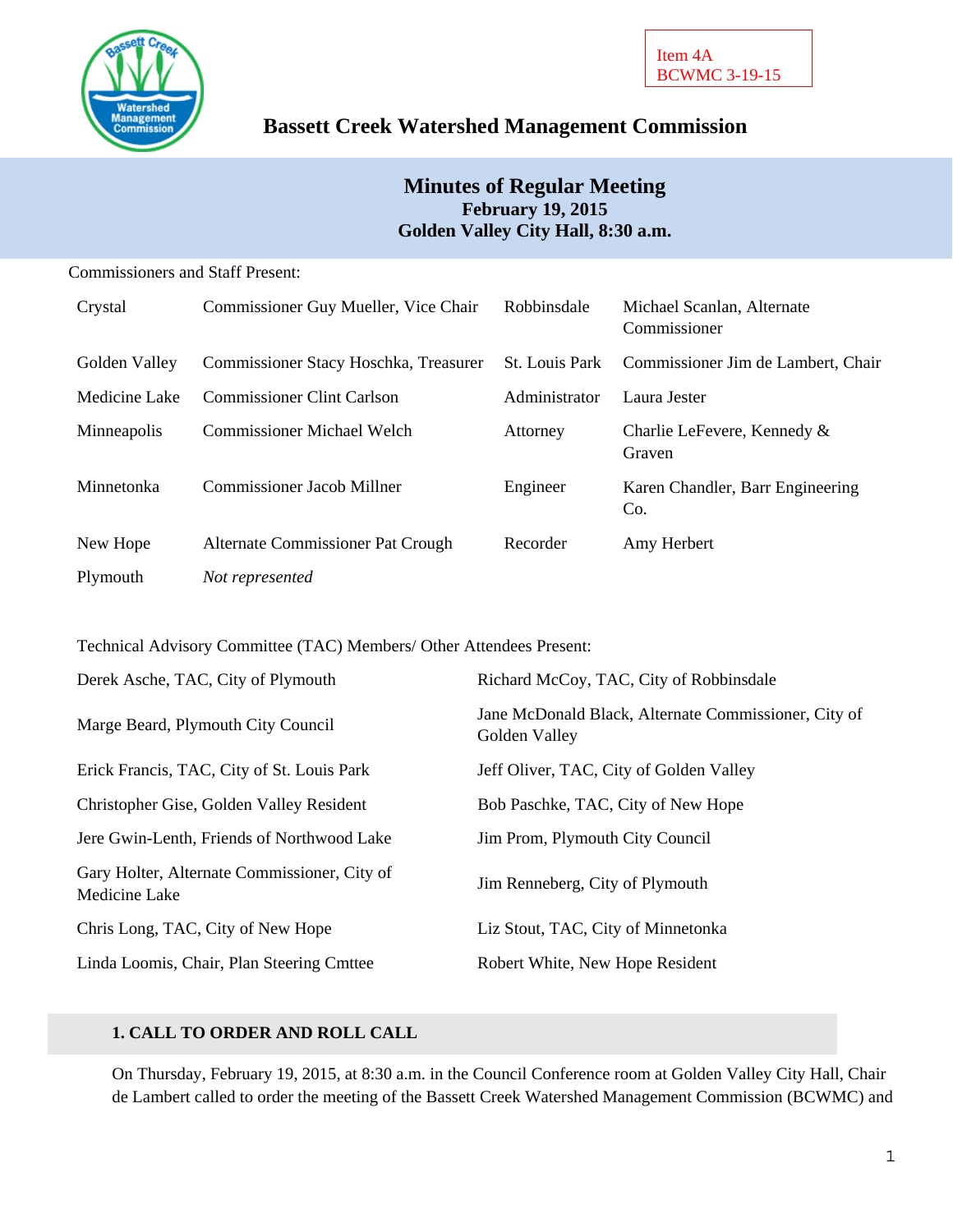asked for roll call to be taken. The Cities of Minneapolis, Minnetonka, and Plymouth were absent from the roll call.

## **2. CITIZEN FORUM ON NON-AGENDA ITEMS**

No items were raised.

### **3. AGENDA**

Administrator Jester requested the addition to the agenda of a resolution to transfer funds to the BCWMC's Administrative fund from its Long-term Maintenance fund. Chair de Lambert added the item to the Business agenda. Commissioner Mueller moved to approve the agenda as amended. Alternate Commissioner Scanlan seconded the motion. Upon a vote, the motion carried 6-0 [City of Plymouth absent from vote].

*[Commissioner Millner, Minnetonka, and Commissioner Welch, Minneapolis, arrive at 8:36 a.m.]* 

## **4. CONSENT AGENDA**

Commissioner Welch asked for item 4L – Approval of Vicksburg Lane Reconstruction to be pulled from the Consent Agenda. Chair de Lambert pulled the item from the Consent Agenda and added it to the Business agenda. Alternate Commissioner Scanlan moved to approve the Consent Agenda. Alternate Commissioner Crough seconded the motion. Upon a vote, the motion carried 8-0 [City of Plymouth absent from vote].

[The following items were approved as part of the Consent Agenda: the January 15, 2015, Commission Meeting minutes, the monthly financial report, the payment of the invoices, approval of Resolution 15-03 Designating Depositories for BCWMC Funds, Approval to Designate *Finance & Commerce* as the Official News Publication of the BCWMC, Approval of Agreement with Shingle Creek WMC for Participation of West Metro Water Alliance (WMWA), Approval of Reimbursement Request from Channel Maintenance Fund by City of Golden Valley, Approval to Set TAC Meeting for March 5, 2015, Order Preparation of 2014 Annual Report, Approval of Press Release on Bassett Creek Water Quality Monitoring Report, Approval to Execute Agreement with Metropolitan Council for Participation in 2015 Watershed Outlet Monitoring Program (WOMP) Pending Approval by BCWMC Legal Counsel].

The general and construction account balances reported in the Fiscal Year 2015 Financial Report prepared for the February 19, 2015, meeting are as follows:

| <b>Checking Account Balance</b>                  | \$734,765.24       |
|--------------------------------------------------|--------------------|
| <b>TOTAL GENERAL FUND BALANCE</b>                | \$734,765.24       |
| TOTAL CASH & INVESTMENTS ON-<br>HAND $(2/11/15)$ | \$3,406,800.83     |
| CIP Projects Levied – Budget Remaining           | $(\$2,674,831.87)$ |
| <b>Closed Projects Remaining Balance</b>         | \$731,968.96       |
| 2013 Anticipated Tax Levy Revenue                | \$15,251.02        |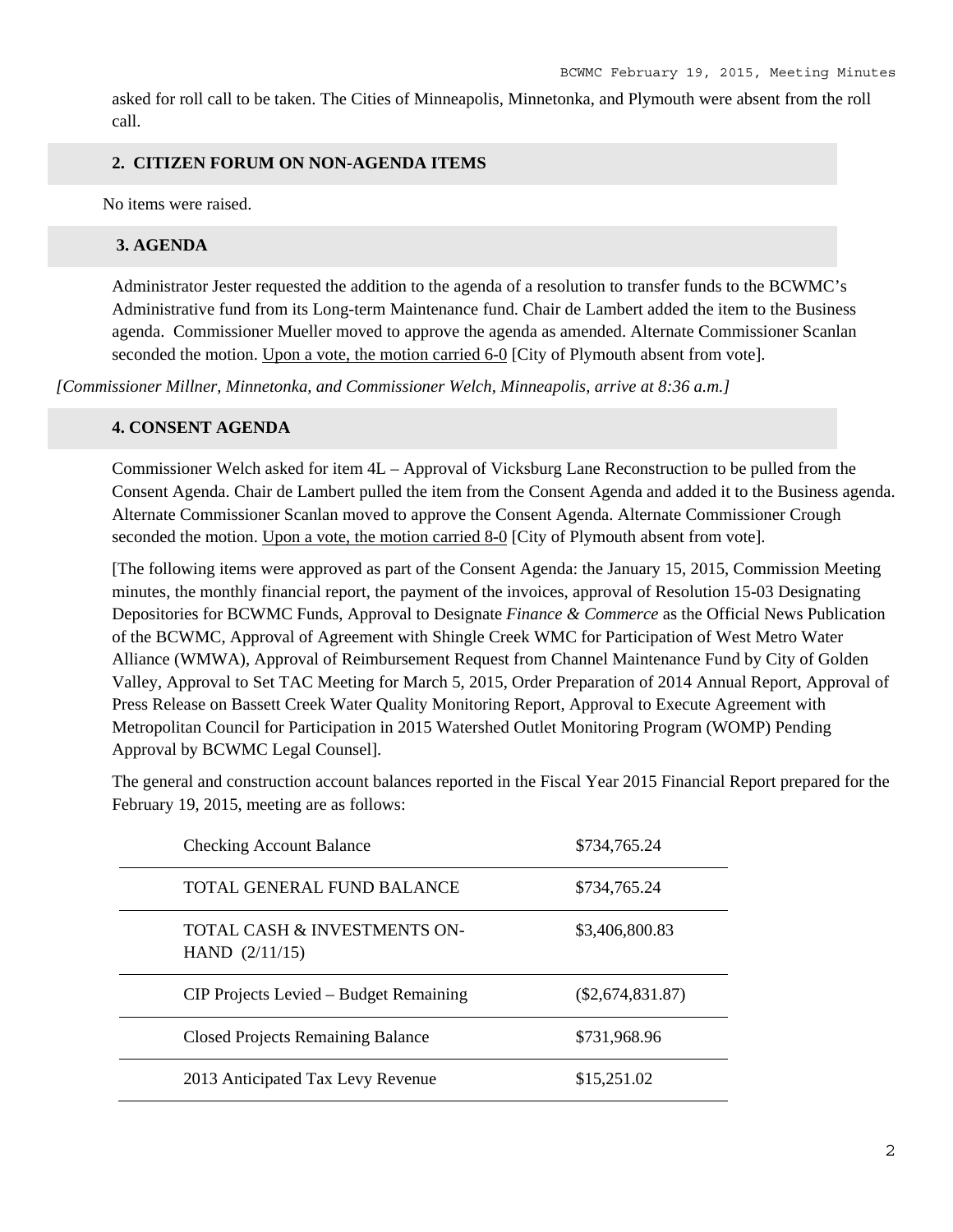| 2014 Anticipated Tax Levy Revenue         | \$11.262.26  |
|-------------------------------------------|--------------|
| <b>Anticipated Closed Project Balance</b> | \$758.482.24 |

#### **5. ORGANIZATIONAL MEETING**

#### **A. Appoint Officers**

Chair de Lambert opened up the floor for nominations. Alternate Commissioner Crough moved to appoint the current slate of officers to continue in their roles. Commissioner Mueller seconded the motion. Upon a vote, the motion carried 7-0 [Cities of Minneapolis and Plymouth absent from vote].

#### **B. Appoint Committee Members**

#### **i. Administrative Services Committee**

Administrator Jester described the role of this committee. Commissioner Mueller moved to appoint Commissioners Mueller, Millner, and de Lambert, and Alternate Commissioners Crough, and Tobelmann to the Administrative Services Committee. Alternate Commissioner Crough seconded the motion. Upon a vote, the motion carried 8-0 [City of Plymouth absent from vote].

#### **ii. Budget Committee**

Administrator Jester described the role of this committee. Commissioner Millner moved to appoint Commissioners Mueller, Hoschka, Carlson, Millner, and de Lambert to the Budget Committee. Commissioner Welch seconded the motion. Upon a vote, the motion carried 8-0 [City of Plymouth absent from vote].

### **iii. Education Committee**

Administrator Jester described the role of this committee; Chair de Lambert stressed the importance of this committee and volunteers for outreach events. Commissioner Mueller moved to appoint Commissioners Hoschka and Millner, Alternate Commissioners McDonald Black, Goddard, and Tobelmann, and former Commissioner Dan Johnson to the Education Committee. Alternate Commissioner Crough seconded the motion. Upon a vote, the motion carried 8-0 [City of Plymouth absent from vote]. [Later in the meeting Commissioner Welch said that heard from Alternate Commissioner Goddard that she does not want to be appointed to the Education Committee.] Administrator Jester was directed to contact former Commissioners Thornton and Langsdorf to find out their interest in participating on the committee or at outreach events.

#### **iv. Next Generation Plan Steering Committee**

Commissioner Welch moved to appoint Linda Loomis, Commissioners Mueller, Carlson, Welch, Black and Alternate Commissioners Goddard, Crough, and Tobelmann to the Next Generation Plan Steering Committee. Alternate Commissioner Michael Scanlan seconded the motion. Upon a vote, the motion carried 8-0 [City of Plymouth absent from vote]. Jim Prom requested to be added to the email list for this committee's meeting notifications.

Administrator Jester was directed to contact Commissioners Ginny Black and Wayne Sicora regarding their desired committee appointments.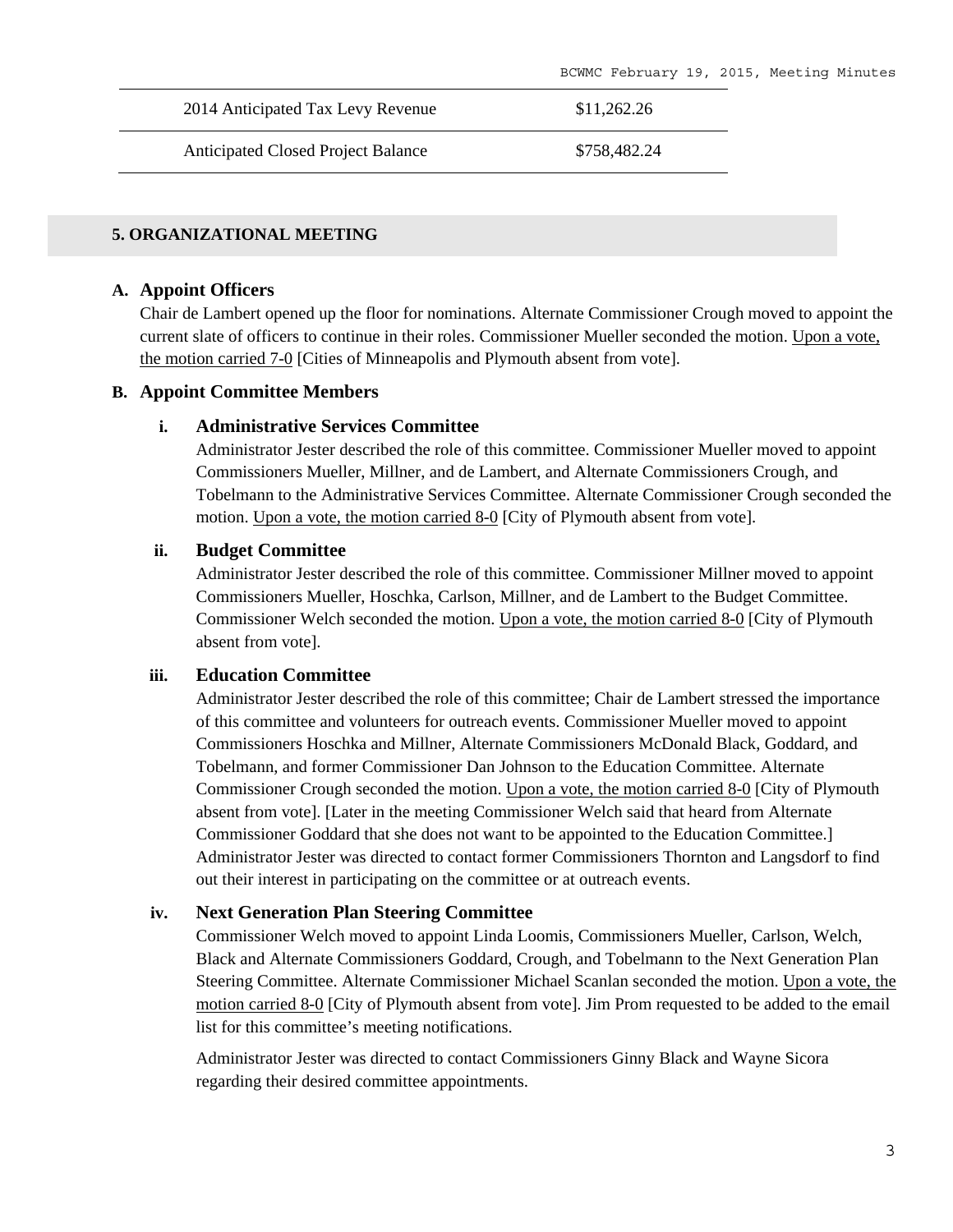## **C. Review Year-End Financial Status and 2015 Budget**

Administrator Jester summarized the BCWMC's fiscal year 2014 year-end financial status. She reported that the year ended with a surplus of \$20,000, including a \$10,000 surplus in the Commission's 2014 Engineering budget. Administrator Jester noted that later in the meeting the Commission will take action to transfer \$17,000 from its Long-term Maintenance account to its Administrative account, increasing the overall budget surplus to \$37,000.

Administrator Jester provided a brief review of the BCWMC's 2015 budget. She pointed out some differences in the format of the budget and noted the 2015 budget for website updates. Engineer Chandler asked about the line item listed as Watershed-wide P8 water quality model. She stated that the budget for the annual update of the P8 water quality model is included in the TMDL implementation reporting budget. Administrator Jester said she will ask the Deputy Treasurer to remove the Watershed-wide P8 water quality model line item from the financial report. Commissioner Welch requested that the line item be included as a footnote. There was a short discussion about the budget for digitizing the Commission's files.

Commissioner Welch requested that the Plan Steering Committee add to its agenda a discussion of any engineering gaps in the Next Generation Plan. He explained that he thinks the Commission did very little analysis of watershed needs and assessment of status and prioritization. Commissioner Welch said that in light of funds remaining in the Commission's Next Generation Plan budget, there should be a Committee discussion of whether there are gaps that should be addressed.

# **D. Receive Overview of Open Meeting Law**

Attorney LeFevere provided a detailed overview of the Open Meeting Law, described the legal penalties for violations of the Open Meeting Law, talked about the BCWMC's League of Minnesota Cities Insurance Trust coverage, and answered questions. He reminded the group to be cautious, practical, and transparent.

## **6. BUSINESS**

## **A. Receive Update on Comments from 60-Day Review of Watershed Management Plan**

Administrator Jester reported that the review period concluded in the end of January. She reported that the BCWMC received comments from the state agencies, the Minneapolis Park and Recreation Board, the Association of Medicine Lake Area Citizens (AMLAC), the City of Minneapolis, and the Plymouth Environmental Quality Commission. She said that the BCWMC received many commendations from state agencies. She said that the comments also indicated that the BCWMC needs more detail in its CIP, and she said that the TAC will discuss this. Administrator Jester said that there were a few questions about buffers and about a few policies.

Administrator Jester said that the Commission is required to respond to all comments and staff will work on preparing draft responses. She indicated the TAC and Plan Steering Committee would be meeting to discuss comments and appropriate responses. She said that the plan is to have the draft response to comments ready for the Commission to discuss at its April meeting. Administrator Jester explained that after the response to comments are sent out there needs to be a public hearing no sooner than 10-days after the response to comments are sent out. She said that the public hearing would likely be at the Commission's May meeting and then the Plan would go into the 90-day review. Administrator Jester pointed out that this timeline would mean that the Commission would meet its October 1, 2015, deadline for adopting its final plan and would be eligible to apply for Clean Water Fund grants.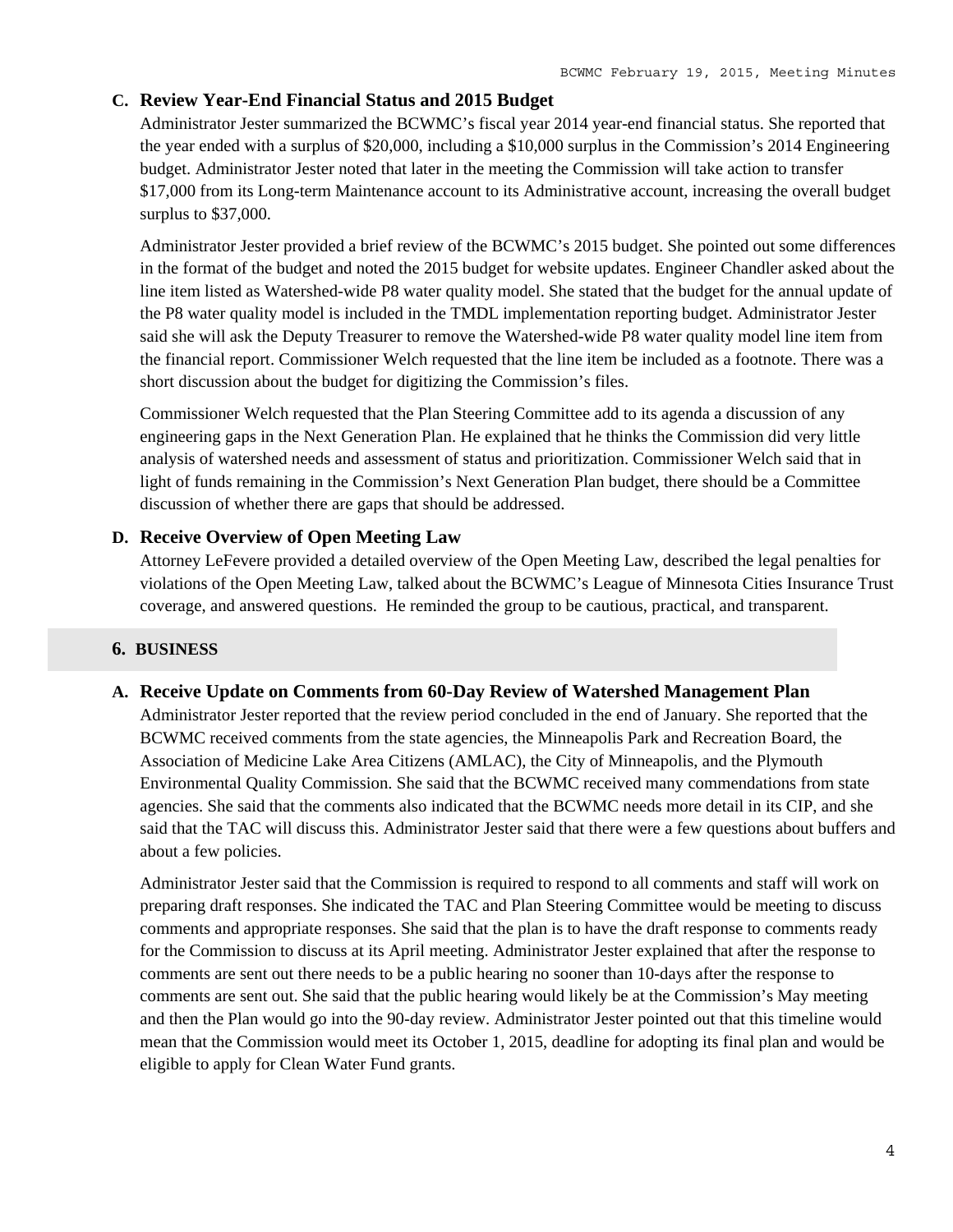# **B. Consider Approval of 90% Design Plans for Schaper Pond Diversion Project (SL-3)**

Mr. Oliver provided background on the project. Engineer Chandler reminded the Commission that it approved the 50% design plans in December. She said that at today's meeting the City of Golden Valley is asking the Commission to approve the 90% design plans and to authorize the City to proceed with the project to construction. Using a PowerPoint presentation she walked the Commission through the project and the 90% design set. She mentioned that a change between the 50% design plans and the 90% design plans is that they no longer plan to remove part of the existing berm/dike that extends down from the north as it would have resulted in too many wetland impacts and therefore would be in violation of the Army Corps of Engineers general permit.

Engineer Chandler reported that the Minnesota Pollution Control Agency (MPCA) has communicated that it will accept this project as a reduction in wasteload allocation for the Sweeney Lake TMDL. She said that the permit applications have been submitted to the Department of Natural Resources for the public waters permit and the Wetland Conservation Act permit. She talked about the Army Corps of Engineers general permit and said that under the permit, the total wetland impacts, including temporary and permanent, need to be less than 2,000 square feet. She talked about obtaining city permits for erosion and sediment control and right-of-way.

Commissioner Mueller asked about maintenance requirements of the project. Engineer Chandler talked about annual inspections, cleaning out trash, the possibility that the bottom of the curtain would need to be dug out of bottom sediment, and pond dredging. Mr. Oliver responded that the City estimates that dredging would need to occur on a 10- to 15-year timeframe.

Mr. Oliver explained that the City is the property owner and will be talking to the Sweeney Lake residents and the public about this project as the project nears construction. Mr. Oliver said that he recommends that the next monitoring of Sweeney Lake take place in two years, and Engineer Chandler said that the next scheduled monitoring for Sweeney Lake is 2017.

Commissioner Hoschka moved to approve the 90% design plans and to authorize the City to move forward with construction. Alternate Commissioner Mueller seconded the motion. Upon a vote, the motion carried 8-0 [City of Plymouth absent from vote].

# **C. Receive Presentation on 2014 Twin and Sweeney Lake Monitoring Results**

Engineer Chandler provided a detailed PowerPoint presentation on the results of the water quality monitoring that Barr Engineering did for Twin Lake and Sweeney Lake in 2014 on behalf of the BCWMC. She described the water quality parameters that were monitored and the biotic monitoring conducted. Engineer Chandler gave background information on the lakes including their size in acres, maximum depth, and littoral area.

Talking about Sweeney Lake, Engineer Chandler reported on the summer averages of phosphorous in different parts of the lake and compared those averages to the MPCA's/BCWMC's standards. She summarized that on average the water quality data for the north basin of the lake is better than the data for the south basin. She addressed the spikes in phosphorous and chlorophyll *a* levels during the summer. Engineer Chandler described Sweeney Lake's biota, noting that the lake has an average number of plant species and an average quality plant community. She reported that three invasive plant species were found including curlyleaf pondweed, purple loosestrife, and reed canary grass. Engineer Chandler summarized the results of the phytoplankton analysis and described how the algae blooms in Sweeney Lake were due to the phosphorous spikes. She reported there were blue-green algae blooms, including toxin-producing species, in June, July, and September and there were green algae blooms in August. Engineer Chandler also summarized the zooplankton results.

Engineer Chandler said that the Commission Engineer recommends the Commission continue monitoring this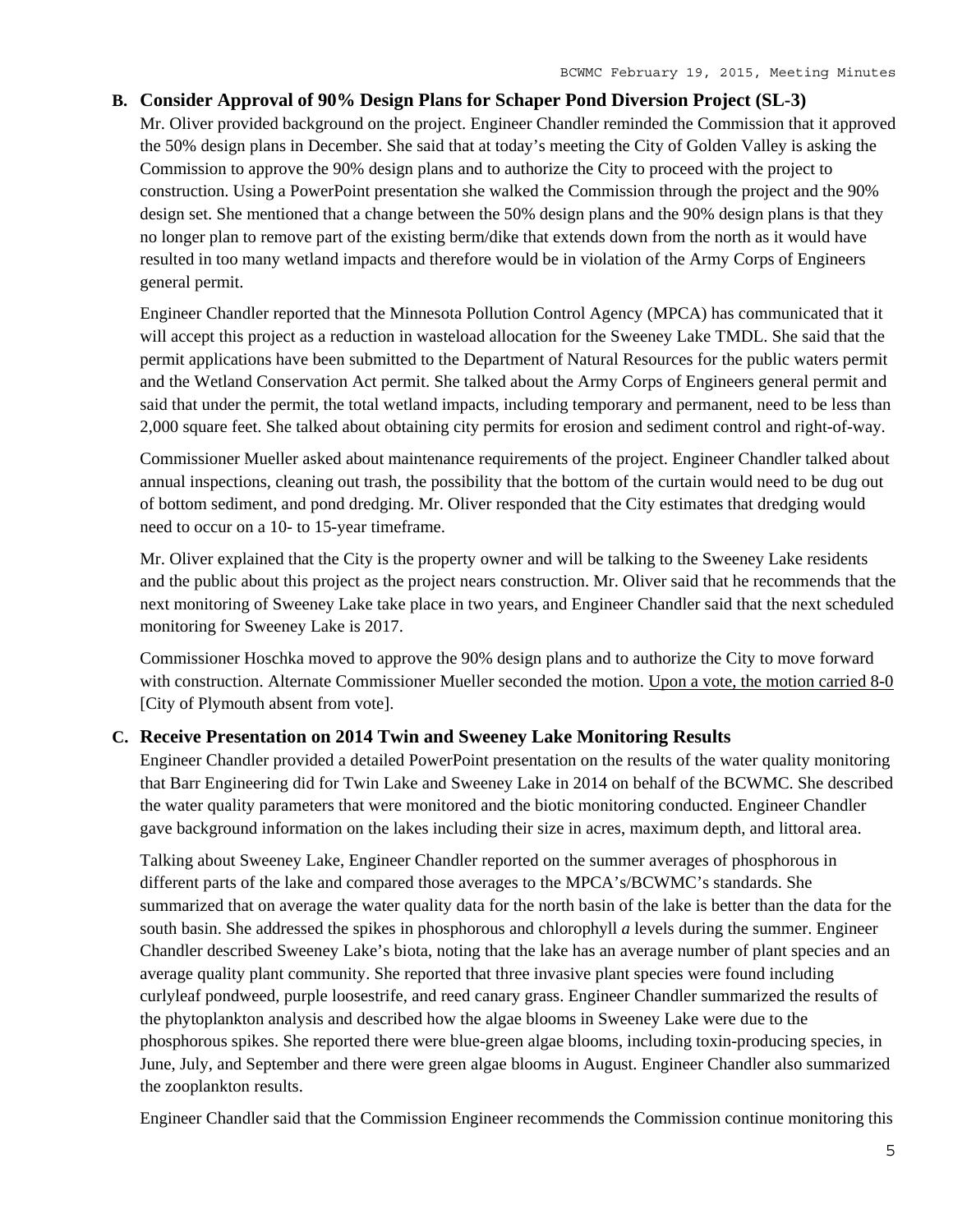lake and that the next scheduled monitoring is in 2017, which is good timing due to the Schaper Pond project. She also said the Commission Engineer recommends continued implementation of the Sweeney Lake TMDL, including construction of Schaper Pond, other watershed projects, and in-lake alum treatment (after construction of Schaper Pond). Before implementing an in-lake alum treatment, the Commission Engineer recommends the Commission consider performing a study regarding the impact of the current aeration system on Sweeney Lake water quality.

Commissioner Welch asked if phosphorous reductions were being maximized when redevelopment occurs in the watershed of Sweeney Lake. Engineer Chandler responded yes and said that if the Schaper Pond improvements are successful the Commission will have reached enough of its watershed phosphorous load reductions for Sweeney Lake to go forward with an in-lake alum treatment. There was discussion, and Engineer Chandler responded to questions.

Talking about Twin Lake, Engineer Chandler provided background information on the lake, noting that the southern half of the lake is located in Wirth Park. She reported that the lake's summer average phosphorous met the BCWMC's standard. She pointed out that right after ice out the phosphorous levels in Twin Lake were 60 micrograms per liter (after spring mixing), but the summer average was 18 micrograms per liter.

Engineer Chandler provided information on chlorophyll a in the lake, transparency, and the lake's ecosystem/biota. She stated that the number of plant species in Twin Lake doubled from 12 in 1992 to 24 in 2014. She said that lake has an average quality plant community and coontail is the most prevalent plant species in the lake. Engineer Chandler reported that the lake has three invasive plant species: curlyleaf pondweed, purple loosestrife, and reed canary grass. No management of curlyleaf pondweed and reed canary grass beyond monitoring is needed, but management of purple loosestrife is recommended (the city or homeowners groups could consider releasing loosestrife eating beetles.). She said that the lake had relatively low numbers of algae in 2014 and healthy zooplankton. Engineer Chandler provided the Commission Engineer's recommendations for Twin Lake, including continued monitoring of the lake (the next scheduled monitoring is in 2017), in-lake alum treatment (to be completed in 2015), and control of purple loosestrife.

### **D. Review Results of Staff Performance Evaluations**

Commissioner Mueller announced that the performance evaluations were summarized and the results are presented in the summary document that was distributed at the meeting. He described the evaluation process, the number of responses received, the evaluation results and comments, and the meetings with staff to review the results. Commissioner Welch commented that it would be helpful if Commissioner Mueller would delineate the results between commissioner responses and non-commissioner responses.

*[Commissioner Millner departs the meeting at 10:55 a.m.]* 

## **E. Approval of Vicksburg Lane Reconstruction**

Commissioner Welch said that the information provided by the Commission Engineer concludes that it doesn't appear this project entails work in wetlands and that the City of Plymouth is the Local Governmental Unit (LGU) for the Wetland Conservation Act. He said that it is his expectation that the Commission knows whether projects do or do not entail work in wetlands. Engineer Chandler stated that the Commission doesn't get involved in reviewing the wetland impacts because the City is the LGU, but from what the Commission Engineer did review, it does not appear that there are wetland impacts. Mr. Asche stated that the project has incidental wetland impacts comprised of impacts to wetlands in front of some culverts. He said that the City of Plymouth did notice the Commission of those impacts as part of the City's typical procedure. Engineer Chandler said that even though the Commission is not the LGU, the Commission Engineer can review such projects in further detail for wetland impacts if the Commission wants. Commissioner Welch said yes, he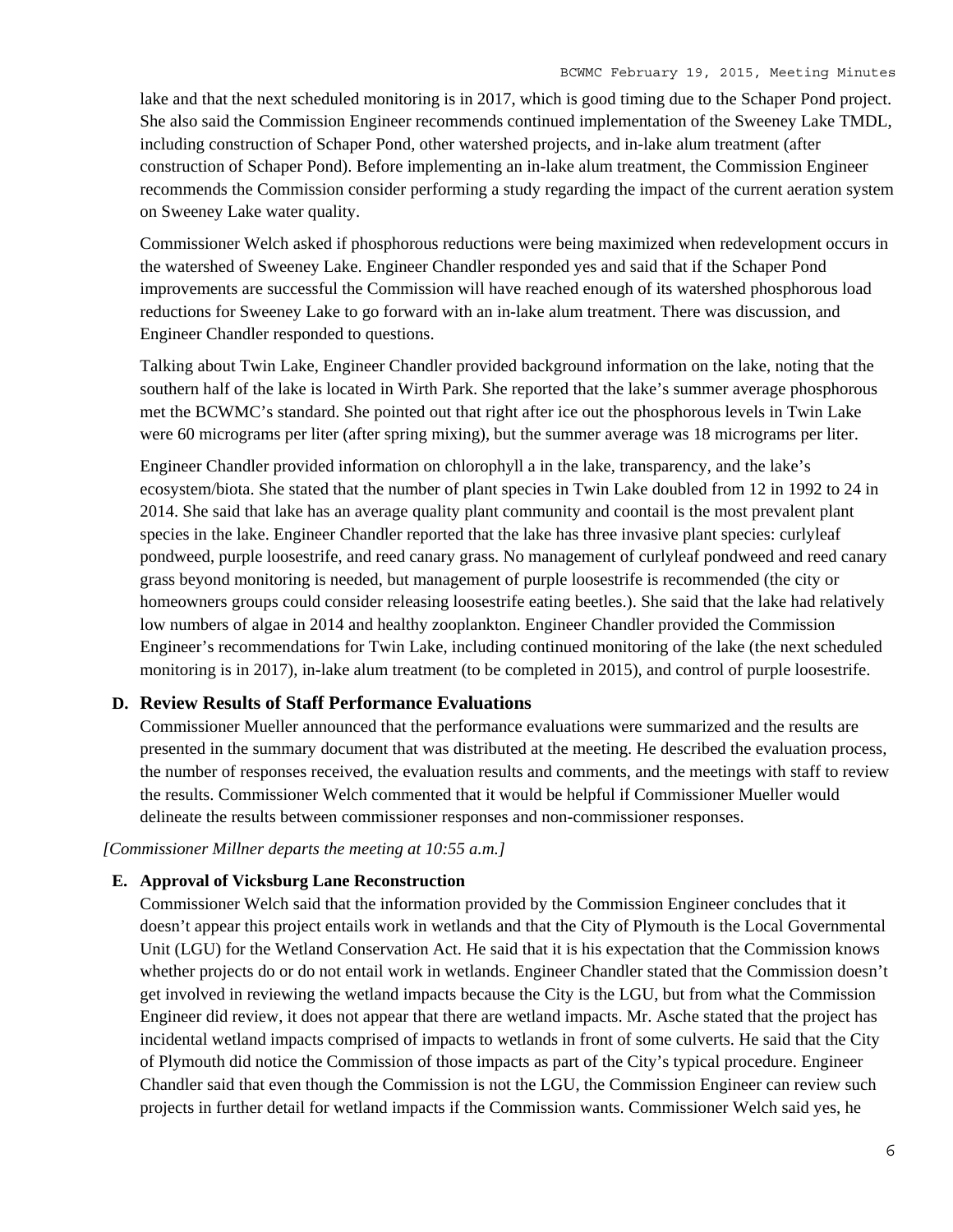#### would like that.

Commissioner Welch moved to approve the Vicksburg Lane Reconstruction. Alternate Commissioner Scanlan seconded the motion. Upon a vote, the motion carried 7-0 [Cities of Minnetonka and Plymouth absent from vote].

Commissioner Hoschka suggested that items that are pulled from the Consent Agenda be addressed immediately after the Consent Agenda.

## **F. Consider Approval of Technical Advisory Committee Recommendations**

Erick Francis reported that the TAC recommends that the Commission continue with Barr Engineering as its Commission Engineer.

Commissioner Clint Carlson commented on an item reflected in the minutes from TAC meeting. He said that an issue was raised by the City of Golden Valley when Mr. Oliver was talking about the Blue Line and working with the Metropolitan Council. Mr. Carlson said that he thinks there is an opportunity to further the Commission's XP-SWMM model by leveraging cooperation with the Met Council and their modeling efforts in this area.

Commissioner Carlson said he emphasizes this because he would like the Met Council modeling to dovetail with any future Commission modeling. Commissioner Carlson stated that he would like to see the Commission indicate support of the partnership between the Commission and the Met Council and for the TAC to discuss this opportunity.

Commissioner Carlson moved that the Commission acknowledges support of a partnership with the Met Council to make best use of the opportunity arising from the Blue Line in terms of modeling that area. Alternate Commissioner Scanlan seconded the motion. Chair de Lambert said that the TAC is planning to discuss the XP-SWMM at its March meeting. Commissioner Welch remarked that previously the Commission acted to direct Jeff Oliver to communicate back to the Commission about this issue and to engage the Commission Engineer as necessary. He said that he hears Commissioner Carlson's motion as emphasizing the importance of that coordination and no further commitment of funding. Commissioner Carlson indicated consent. Upon a vote, the motion carried 6-0 [City of St. Louis Park abstained. Cities of Minnetonka and Plymouth absent from vote]. Chair de Lambert said he abstained and will wait for the TAC's recommendation at the next Commission meeting.

Alternate Commissioner Michael Scanlan moved to accept the TAC's recommendation of keeping Barr Engineering Company as the Commission Engineer. Alternate Commissioner Pat Crough seconded the motion. Commissioner Welch said that he is not going to vote on this motion if it is perceived to be contracting on a two-year contract with the Engineer because he doesn't think the Commission should do that without seeing the proposals. He said that he accepts the TAC recommendation. Attorney LeFevere said that this action is not a change in contract and is not a commitment for a two-year contract but is an action to not change anything. Upon a vote, the motion carried 6-1 [City of Minneapolis voted against the motion. Cities of Minnetonka and Plymouth absent from vote].

*[Commissioner Hoschka departs the meeting at 11:32 a.m.]*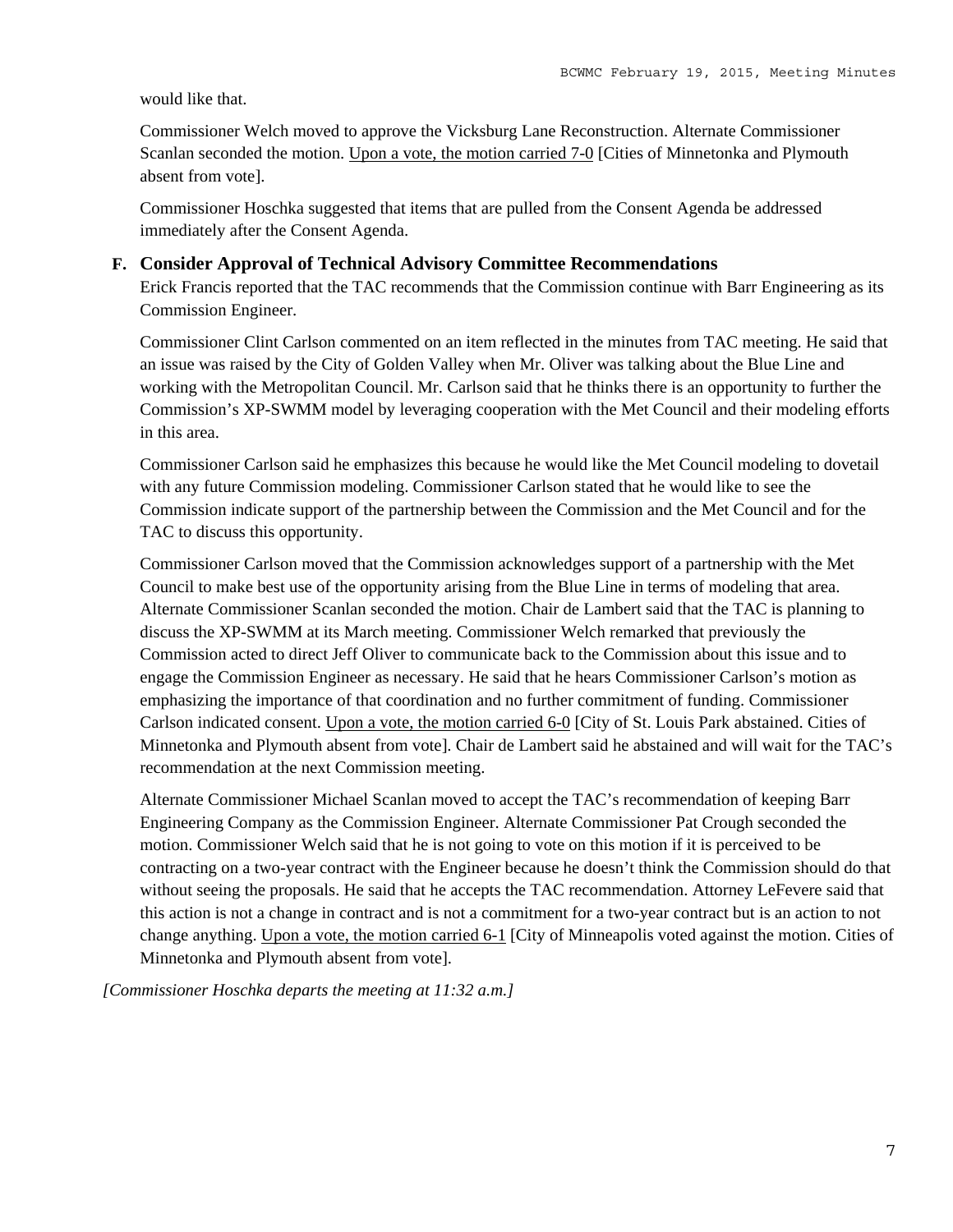# **G. Consider Clean Water Partnership Grant Application for Northwood Lake Improvement Project**

# **i. Resolution to Submit Application**

Administrator Jester explained that the City of New Hope did not receive a BWSR Clean Water Fund grant or Hennepin County grant for the Northwood Lake Improvement Project. She said that the Commission agreed to levy up to \$1.1 million for this project and the City of New Hope is contributing at least \$206,000 for the project. She stated that the Commission is hoping to secure grant funds to reduce the Commission's funding of the project. Administrator Jester reported that she has started an application for a Clean Water Partnership grant through the MPCA and is wondering if the Commission would like her to continue working on that application, which is due March 6. She said that it will take her some time to complete the application along with some work time from the Commission Engineer and the City Engineer. Commissioner Mueller moved to approve staff applying for the grant. Commissioner Carlson seconded the motion.

There was discussion. The Commission clarified that this Clean Water Partnership grant should be for the projects' Option A and Option C as a complete package. Chris Long added that the City of New Hope plans to reapply for the Clean Water Fund grant and the Hennepin County grant for this project but said it would be worth discussing whether the application should come from the City or the watershed. Administrator Jester agreed that this should be discussed before applying for those grants. Upon a vote, the motion carried 5-0 [Cities of Golden Valley, Minnetonka, Plymouth, and Robbinsdale absent from vote].

*[Alternate Commissioner Scanlan departs the meeting at 11:35 a.m.]*

# **H. Resolution 15-05 Transfer of Funds from Long-term Maintenance Fund to Administrative Fund**

Administrator Jester summarized that Resolution 15-05 authorizes the transfer of \$17,000 from the BCWMC's Long-term Maintenance Fund to its Administrative Fund to cover the costs of flood control project expenses in 2014. Commissioner Welch moved to adopt Resolution 15-05. Commissioner Mueller seconded the motion. Upon a vote, the motion carried 5-0 [Cities of Golden Valley, Minnetonka, Plymouth, and Robbinsdale absent from vote].

*[Commissioner Welch departs the meeting at 11:40 a.m.]*

# **I. Receive Update on Major Plan Amendment Comments and Timeline**

Administrator Jester reported that the Commission received no comments on its proposed Major Plan Amendment and that the Commission will hold a public hearing on the proposed major plan amendment at the BCWMC's March meeting.

# **7. COMMUNICATIONS**

- **A. Administrator:** No Administrator Communications
- **B. Chair:** No Chair Communications
- **C. Commissioners:** No Commissioner Communications
- **D. TAC Members:** No TAC Communications